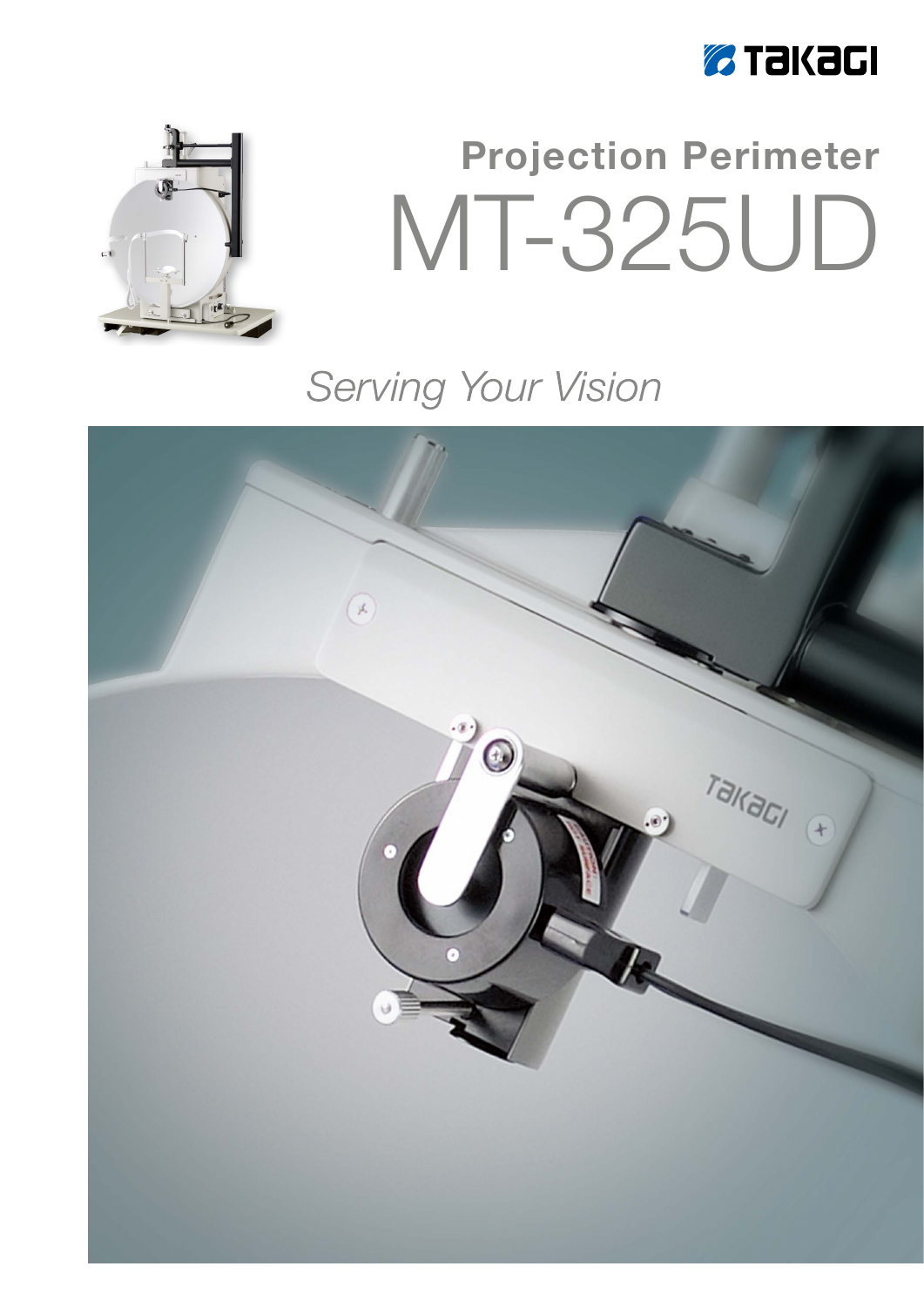## **Projection Perimeter** MT-325UD

### Perimeter, the foundation of visual field testing



TAKAGI's perimeters boast several decades of outstanding performance. The MT-325UD perimeter is effective in detecting not only glaucoma but also various other visual field abnormalities.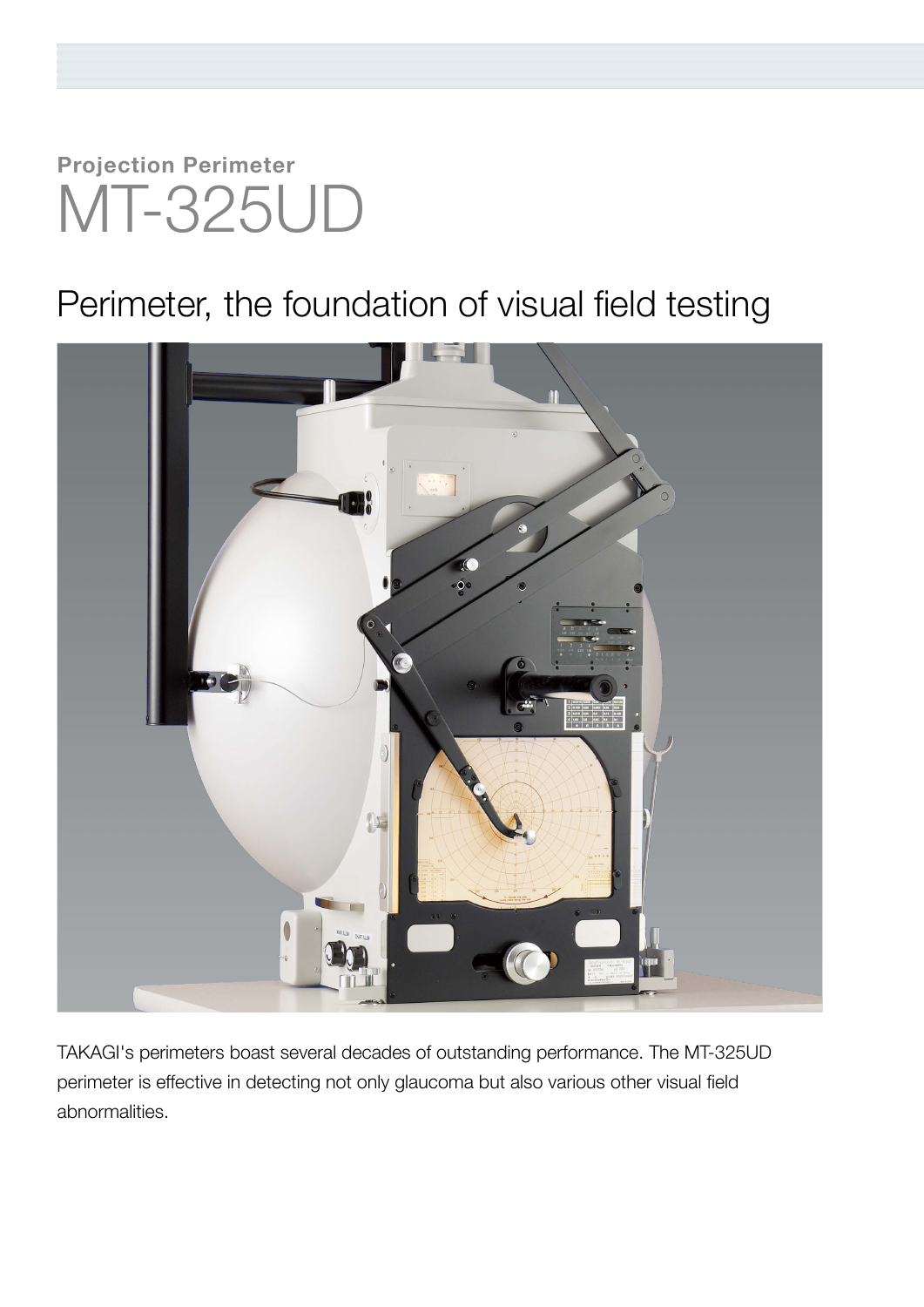#### **Excellence in glaucoma testing**

MT-325UD is exceptional in detecting and assessing a wide range of glaucoma from early to advanced stages. It can also be used to perform kinetic quantitative perimetry in middle-stage glaucoma, where peripheral visual field defects start to appear, as well as in advanced glaucoma. This provides an articulate assessment of a patient's visual field.

#### **Light and smooth stimulus movement**

With MT-325UD, the test stimulus can be moved smoothly to a given position during the examination.

#### **Benefits of manual perimetry**

Unlike with the automated versions where testing progresses automatically, manual perimetry allows the examiner to communicate with the examinee during the testing process. This will ease the pressure or fatigue the examinee may feel, facilitating more successful test results.

### **Exact brightness**

One of the crucial parameters in perimetry is precision in the stimulus intensity. As MT-325UD has a light meter built in, the intensity of the stimulus can easily be checked at anytime. Being illuminated, the light meter on MT-325UD can be read clearly even in a dark room.

#### **Options**

#### **Highly-sensitive flicker perimetry attachment**

Flickering stimuli make it possible to detect early-stage disorders in the third-order neurons such as optic neuropathy. The flicker frequency is variable between 10 and 60Hz.